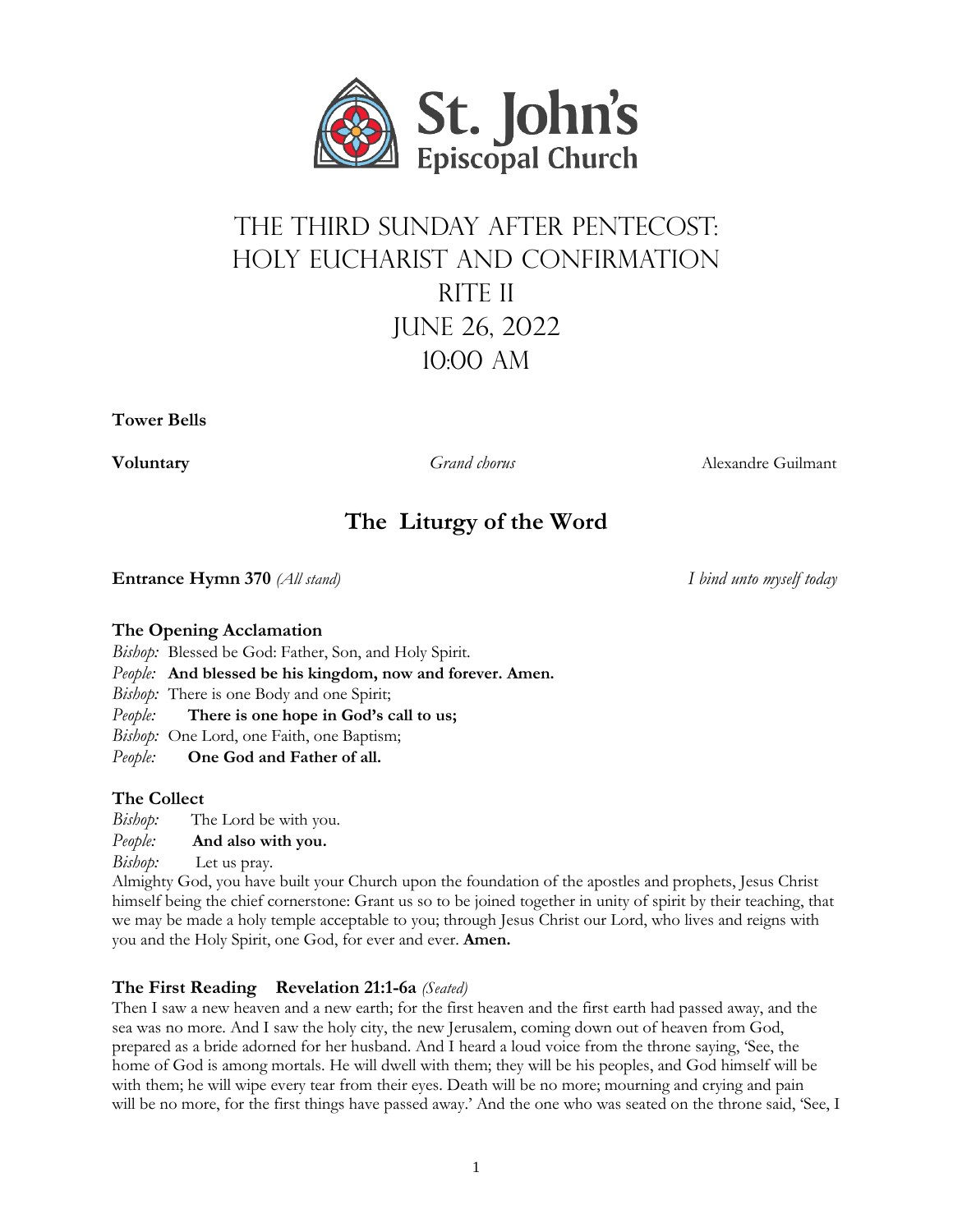am making all things new.' Also he said, 'Write this, for these words are trustworthy and true.' Then he said to me, 'It is done! I am the Alpha and the Omega, the beginning and the end. To the thirsty I will give water as a gift from the spring of the water of life.

*Reader:* The Word of the Lord. *People:* **Thanks be to God.**

**Sequence Hymn 490** *(Standing) I want to walk as a child of the light*

# **The Holy Gospel Matthew 5:1-11** *(Standing)*

*Deacon:* The Holy Gospel of our Lord Jesus Christ according to Matthew. *People:* **Glory to you, Lord Christ.**

When Jesus saw the crowds, he went up the mountain; and after he sat down, his disciples came to him. Then he began to speak, and taught them, saying: 'Blessed are the poor in spirit, for theirs is the kingdom of heaven. Blessed are those who mourn, for they will be comforted. Blessed are the meek, for they will inherit the earth. Blessed are those who hunger and thirst for righteousness, for they will be filled. Blessed are the merciful, for they will receive mercy. Blessed are the pure in heart, for they will see God. Blessed are the peacemakers, for they will be called children of God. Blessed are those who are persecuted for righteousness' sake, for theirs is the kingdom of heaven. Blessed are you when people revile you and persecute you and utter all kinds of evil against you falsely on my account.'

*Deacon:* The Gospel of the Lord. *People:* **Praise to you, Lord Christ.**

**The Sermon** *(Seated)* **The Right Reverend Samuel Johnson Howard** 

**Anthem** *Veni Sancte Spiritus* Jacques Berthier

# **Presentation and Examination of the Candidates**

|                          | <i>Bishop</i> : Do you reaffirm your renunciation of evil?                             |
|--------------------------|----------------------------------------------------------------------------------------|
| <i>Candidates:</i> I do. |                                                                                        |
|                          | <i>Bishop</i> : Do you renew your commitment to Jesus Christ?                          |
|                          | <i>Candidates:</i> I do, and with God's grace I will follow him as my Savior and Lord. |

*After all have been presented, the Bishop addresses the congregation.*

- *Bishop*: Will you who witness these vows do all in your power to support these persons in their life in Christ?
- *People:* **We will.**
- *Bishop:* Let us join with those who are committing themselves to Christ and renew our own baptismal covenant.

# **The Baptismal Covenant**

- *Bishop:* Do you believe in God the Father?
- *People:* **I believe in God, the Father almighty, creator of heaven and earth.**

*Bishop:* Do you believe in Jesus Christ, the Son of God?

People: I believe in Jesus Christ, his only Son, our Lord. He was conceived by the power of the Holy **Spirit and born of the Virgin Mary. He suffered under Pontius Pilate, was crucified, died, and was** buried. He descended to the dead. On the third day he rose again. He ascended into heaven, and is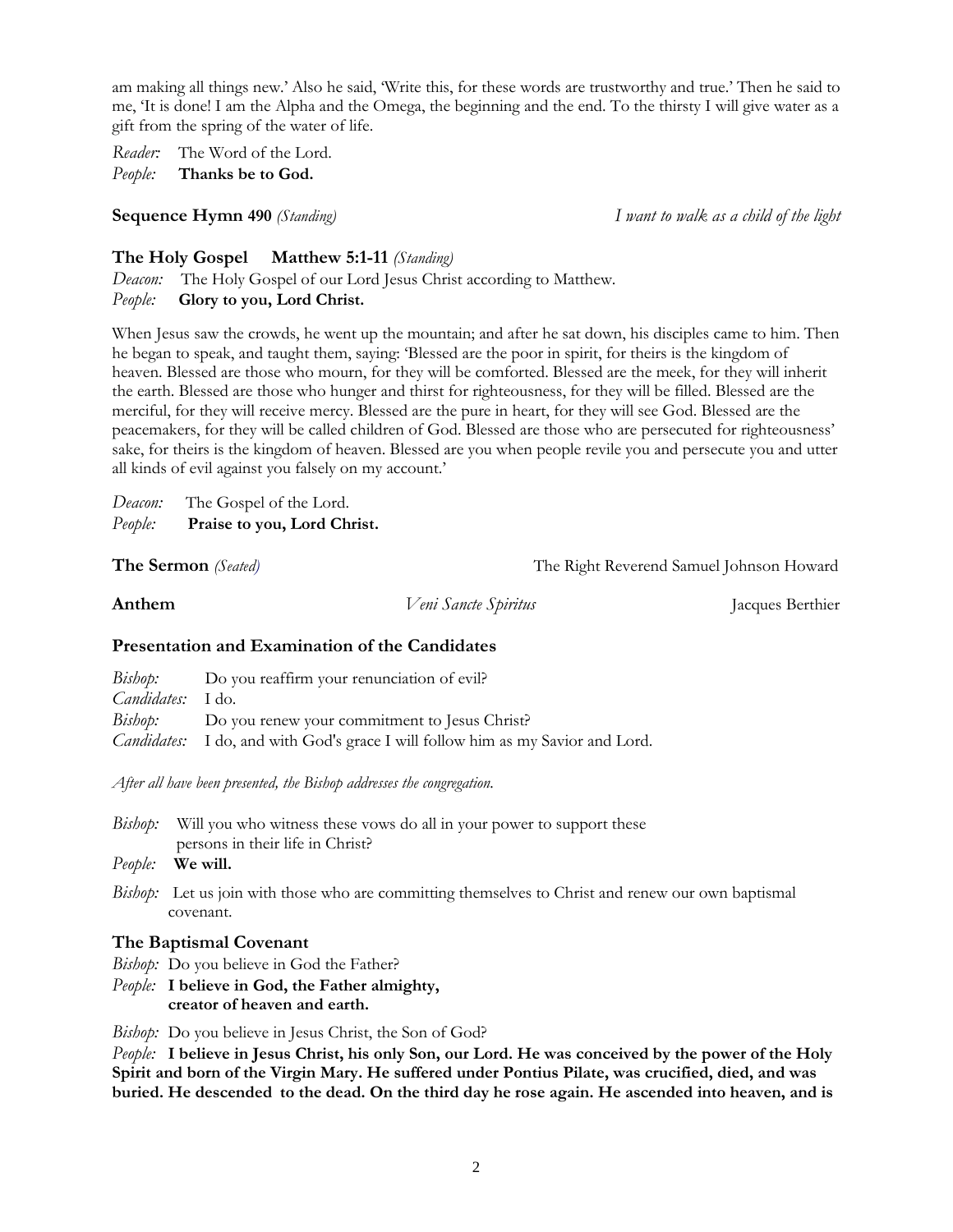### seated at the right hand of the Father. He will come again to judge the living and the dead.

*Bishop:* Do you believe in God the Holy Spirit?

*People:* **I believe in the Holy Spirit, the holy catholic Church, the communion of saints, the forgiveness of sins, the resurrection of the body, and the life everlasting.**

*Bishop:* Will you continue in the apostles' teaching and fellowship, in the breaking of bread, and in the prayers?

*People:* **I will, with God's help.**

*Bishop:* Will you persevere in resisting evil, and, whenever you fall into sin, repent and return to the Lord?

- *People:* **I will, with God's help.**
- *Bishop:* Will you proclaim by word and example the Good News of God in Christ?
- *People:* **I will, with God's help.**
- *Bishop:* Will you seek and serve Christ in all persons, loving your neighbor as yourself?
- *People:* **I will, with God's help.**

*Bishop:* Will you strive for justice and peace among all people, and respect the dignity of every human being? *People:* **I will, with God's help.**

## **Prayers for the Candidates**

*Bishop:* Let us now pray for these persons who have renewed their commitment to Christ.

*Leader:* Deliver them, O Lord, from the way of sin and death.

*People:* **Lord, hear our prayer.**

*Leader:* Open their hearts to your grace and truth.

- *People:* **Lord, hear our prayer.**
- *Leader:* Fill them with your holy and life-giving Spirit.
- *People:* **Lord, hear our prayer.**
- *Leader:* Keep them in the faith and communion of your holy Church.
- *People:* **Lord, hear our prayer.**
- *Leader:* Teach them to love others in the power of the Spirit.
- *People:* **Lord, hear our prayer.**
- *Leader:* Send them into the world in witness to your love.
- *People:* **Lord, hear our prayer.**
- *Leader:* Bring them to the fullness of your peace and glory.
- *People:* **Lord, hear our prayer.**

*Bishop:* Almighty God, we thank you that by the death and resurrection of your Son Jesus Christ you have overcome sin and brought us to yourself, and that by the sealing of your Holy Spirit you have bound us to your service. Renew in these your servants the covenant you made with them at their Baptism. Send them forth in the power of that Spirit to perform the service you set before them; through Jesus Christ your Son our Lord, who lives and reigns with you and the Holy Spirit, one God, now and for ever. **Amen.**

## **Confirmation, Reception, and Reaffirmation**

**The Peace** *(Standing)*

*Bishop*: The peace of the Lord be always with you. *People:* **And also with you.** *Then the Clergy and People may greet one another in the name of the Lord.*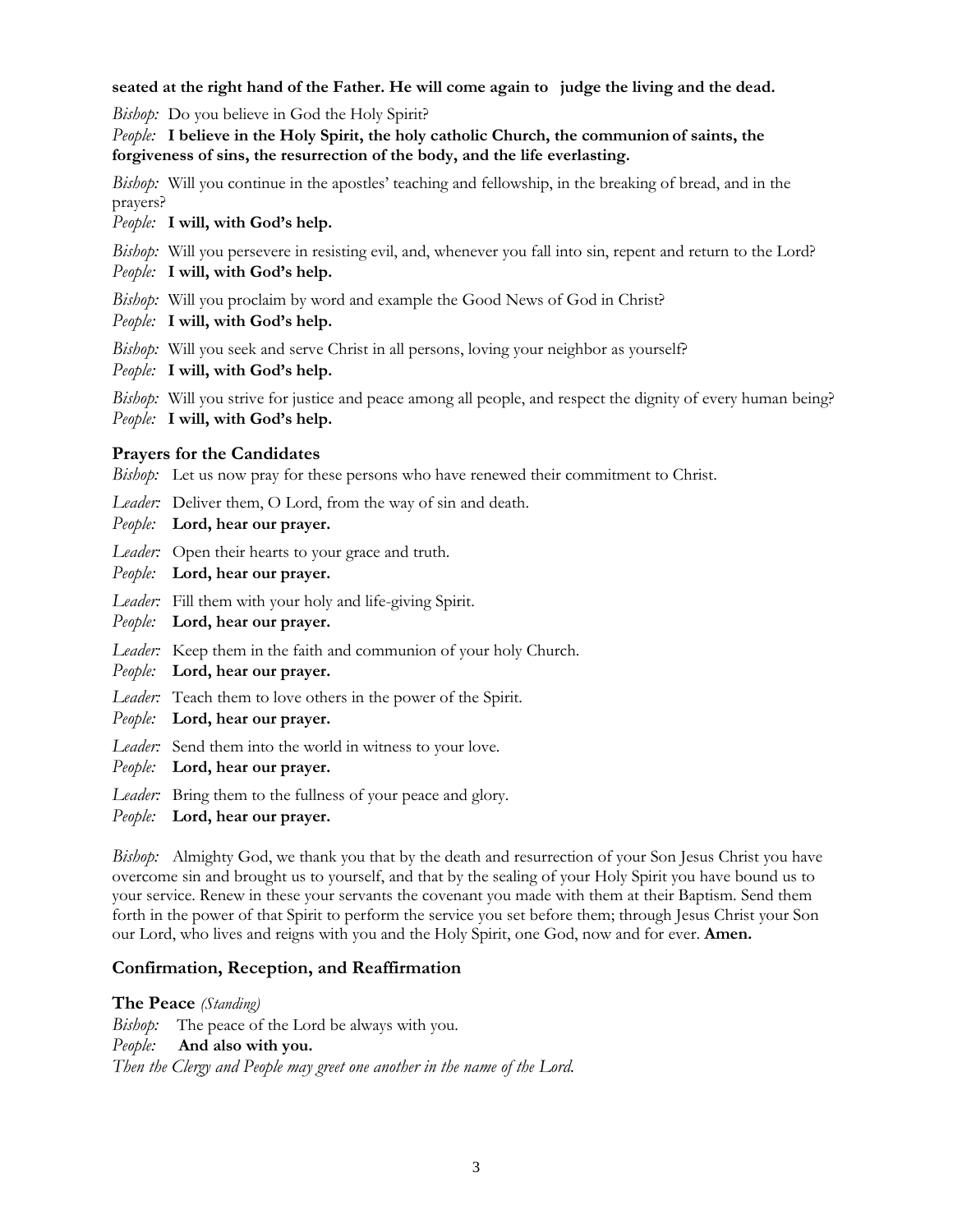# **The Holy Communion**

**Offertory** *Draw us in the Spirit's tether* Harold Friedell

If you are worshipping with us in person, we encourage you to place your contributions in the offertory plates as they are passed in the pews. To make a digital offering through St. John's online portal, use your phone's camera to scan the OR code on the back panel of this bulletin or click the "Give Now" button on the St. John's home page. You can also make a gift by texting STJOHNS to 732-56, or by mailing your gift to the church office: St. John's Episcopal Church, Attn: Finance Office, 211 N. Monroe St., Tallahassee, FL, 32301. If you bank online, consider setting St. John's up as a vendor with your bank for quick, *easy, online payments.*

# **Presentation Hymn 432, v. 4** *(Sung by all, standing)**O praise ye the Lord!*

O praise ye the Lord! Thanksgiving and song to him be outpoured all ages along! For love in creation, for heaven restored, for grace of salvation, O praise ye the Lord!

# **The Great Thanksgiving-Eucharistic Prayer A** *(Standing)*

- *Priest:* The Lord be with you.
- *People:* **And also with you**.
- *Priest:* Lift up your hearts.
- *People:* **We lift them to the Lord.**
- *Priest:* Let us give thanks to the Lord our God.<br>*Peoble:* It is right to give him thanks and prai
- *People:* **It is right to give him thanks and praise.**

It is right, and a good and joyful thing, always and everywhere to give thanks to you, Father Almighty, Creator of heaven and earth… Therefore we praise you, joining our voices with Angels and Archangels and with all the company of heaven, who for ever sing this hymn to proclaim the glory of your Name:

**Sanctus** *Land of Rest*

Holy, holy, holy Lord, God of power and might, heaven and earth are full of your glory. Hosanna in the highest. Blessed is he who comes in the name of the Lord. Hosanna in the highest. Hosanna in the highest.

## *(The congregation may kneel or remain standing.)*

Holy and gracious Father: In your infinite love you made us for yourself, and, when we had fallen into sin and become subject to evil and death, you, in your mercy, sent Jesus Christ, your only and eternal Son, to share our human nature, to live and die as one of us, to reconcile us to you, the God and Father of all. He stretched out his arms upon the cross, and offered himself, in obedience to your will, a perfect sacrifice for the whole world.

On the night he was handed over to suffering and death, our Lord Jesus Christ took bread; and when he had given thanks to you, he broke it, and gave it to his disciples, and said, "Take, eat: This is my Body, which is given for you. Do this for the remembrance of me."

After supper he took the cup of wine; and when he had given thanks, he gave it to them, and said, "Drink this, all of you: This is my Blood of the new Covenant, which is shed for you and for many for the forgiveness of sins. Whenever you drink it, do this for the remembrance of me." Therefore we proclaim the mystery of faith:

*Priest and People:* **Christ has died. Christ is risen. Christ will come again.**

We celebrate the memorial of our redemption, O Father, in this sacrifice of praise and thanksgiving. Recalling his death, resurrection, and ascension, we offer you these gifts. Sanctify them by your Holy Spirit to be for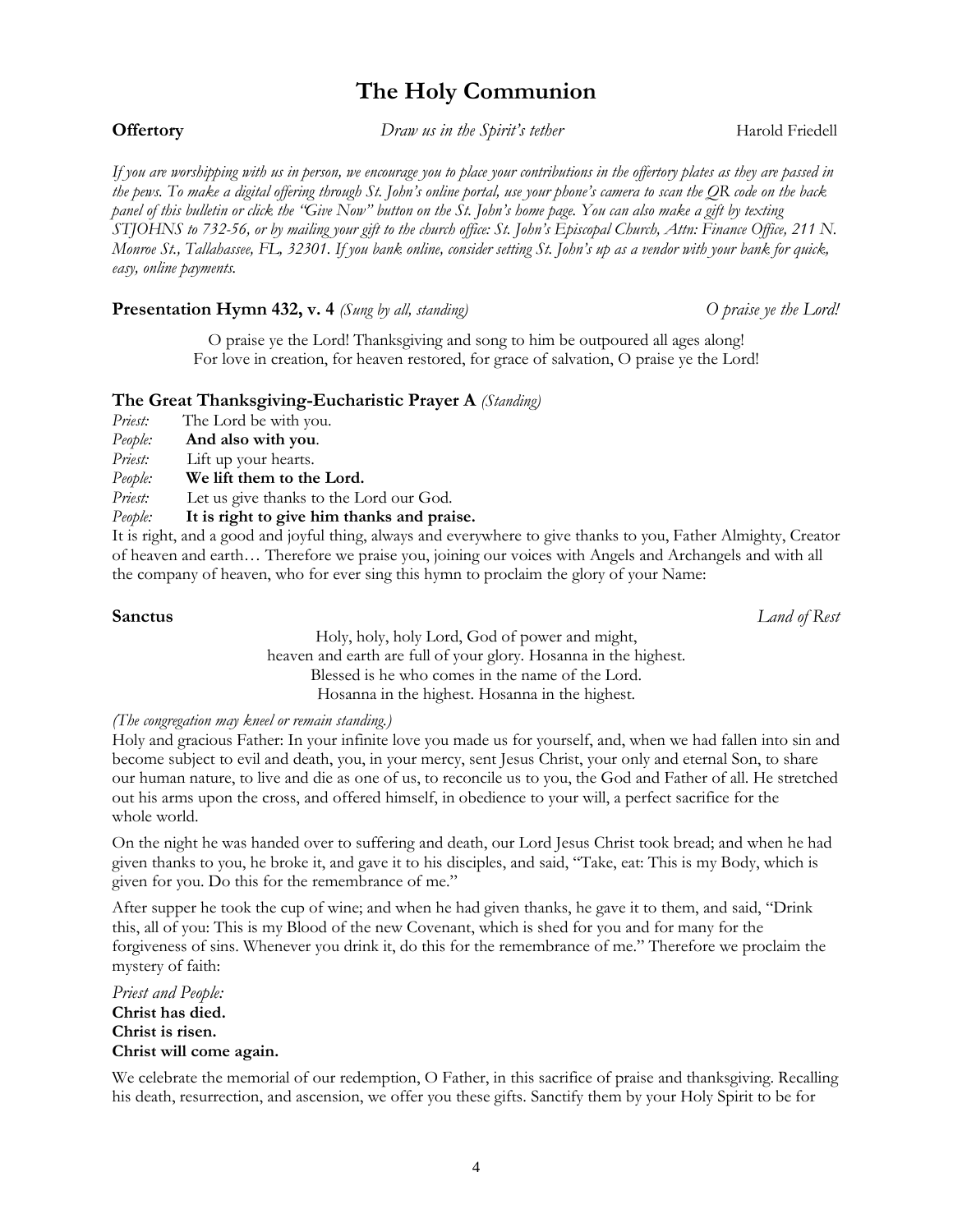your people the Body and Blood of your Son, the holy food and drink of new and unending life in him. Sanctify us also that we may faithfully receive this holy Sacrament, and serve you in unity, constancy, and peace; and at the last day bring us with all your saints into the joy of your eternal kingdom.

All this we ask through your Son Jesus Christ: By him, and with him, and in him, in the unity of the Holy Spirit all honor and glory is yours, Almighty Father, now and for ever. **Amen.**

And now, as our Savior Christ has taught us, we are bold to say:

# **The Lord's Prayer** *(Said by all)*

Our Father, who art in heaven, hallowed be thy Name, thy kingdom come, thy will be done, on earth as it is in heaven. Give us this day our daily bread. And forgive us our trespasses, as we forgive those who trespass against us. And lead us not into temptation, but deliver us from evil. For thine is the kingdom, the power, and the glory, for ever and ever. Amen.

# **The Breaking of the Bread**

## **Fraction Anthem** *(Sung by all)* Jamaican folk melody

Let us talents and tongues employ, reaching out with a shout of joy. Bread is broken, the wine is poured, Christ is spoken and seen and heard.

*Refrain:* Jesus lives again, earth can breathe again, pass the Word around; loaves abound!

Christ is able to make us one. At the table he sets the tone, Teaching people to live to bless, love in word and in deed express. *Refrain* 

**Invitation to Communion:** All baptized Christians are invited to Holy Communion. Approach the altar in a double line in the center aisle. Stand or kneel at the railing and receive the bread in your hand. The Christian tradition teaches that Christ is fully received in one kind. You may wish to receive the wine from the common cup, or you may allow the Eucharistic Minister to intinct your wafer in the common cup. If you would like to receive a blessing, please cross your arms over your chest, *and the server will know that you would prefer to be blessed rather than to receive.*

# **Communion Hymns 516, 500, 503**

## **Postcommunion Prayer** *(Said by all, kneeling)*

*Priest:* Let us pray.

*People:* Almighty and everliving God, we thank you for feeding us with the spiritual food of the most precious Body and Blood of your Son our Savior Jesus Christ; and for assuring us in these holy mysteries that we are living members of the Body of your Son, and heirs of your eternal kingdom. And now, Father, send us out to do the work you have given us to do, to love and serve you as faithful witnesses of Christ our Lord. To him, to you, and to the Holy Spirit, be honor and glory, now and for ever. Amen.

When Eucharistic Visitors are sent forth to take Communion to the sick or homebound, the following rite is offered: *Priest:* In the name of this congregation, I send you forth to... bearing these holy gifts that those to whom you go may share with us in the communion of Christ's body and blood. *People:* **We who are many are one body, because we all share one bread, one cup.**

## **The Blessing**

**Closing Hymn 347** *(Standing) Go forth for God*